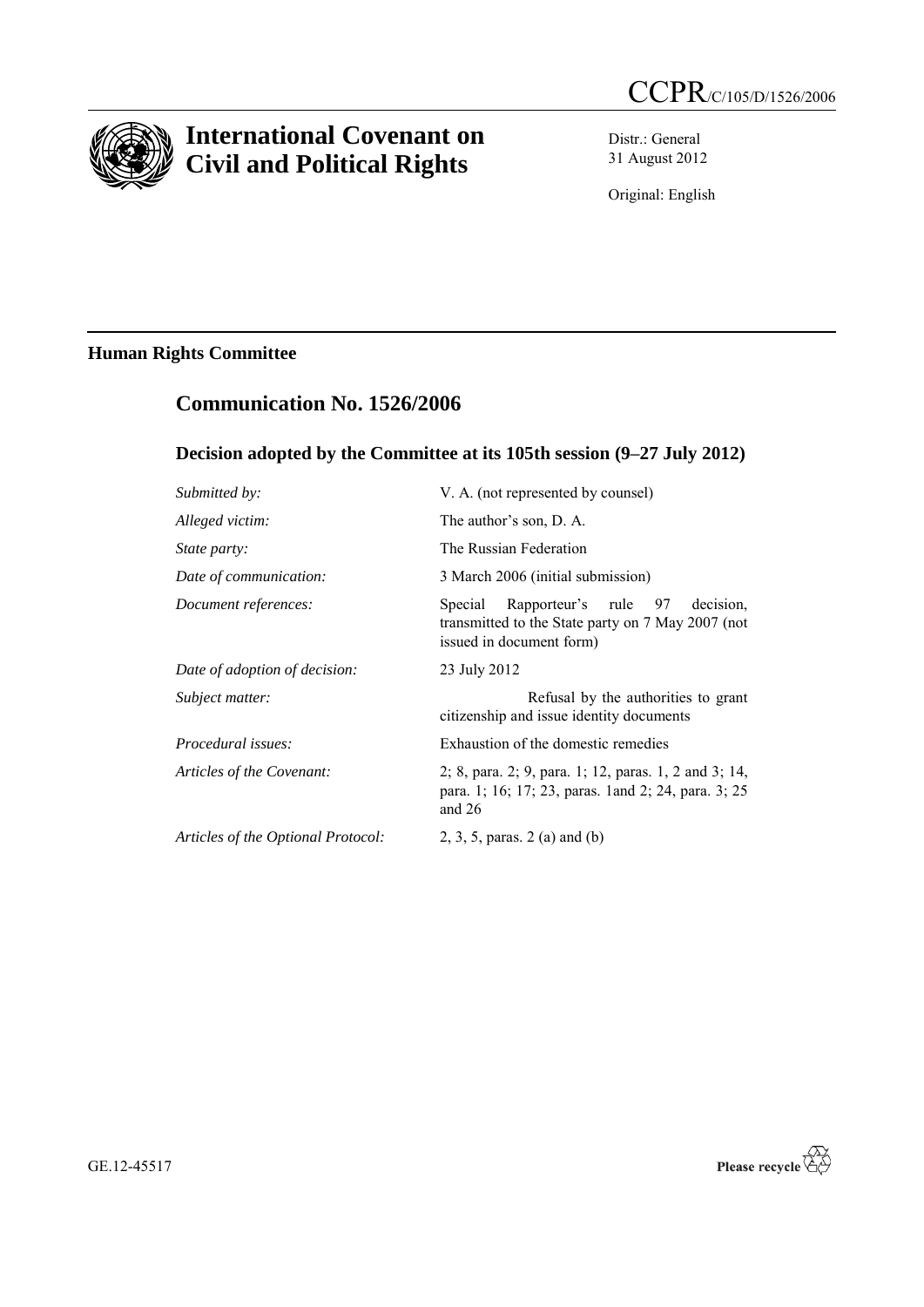### **Annex**

# **Decision of the Human Rights Committee under the Optional Protocol to the International Covenant on Civil and Political rights (105th session)**

concerning

### **Communication No. 1526/2006\***

| Submitted by:           | V. A. (not represented by counsel) |
|-------------------------|------------------------------------|
| Alleged victim:         | The author's son, D. A.            |
| <i>State party:</i>     | The Russian Federation             |
| Dates of communication: | 3 March 2006 (initial submission)  |

*The Human Rights Committee*, established under article 28 of the International Covenant on Civil and Political Rights,

*Meeting* on 23 July 2012,

*Adopts* the following:

### **Decision on admissibility**

1. The author of the communication is V. A., a Russian Federation national, born in 1951. He submits the communication on behalf of his son, D.A., born in 1977, and who was stateless at the time of the communication.<sup>1</sup> He claims that his son is a victim of violations by the Russian Federation of his rights under article 2, article 8, paragraph 2, article 9, paragraph 1, article 12, paragraphs 1, 2 and 3, article 14, paragraph 1, article 16, article 17, article 23, paragraphs 1 and 2, article 24, paragraph 3, article 25 and article 26 of the International Covenant on Civil and Political Rights. The Optional Protocol entered into force for the State party on 1 January 1992. The author is unrepresented.

#### **The facts as presented by the author**

2.1 The author's son was born in 1977 in the former Uzbek Soviet Socialist Republic, and was, at birth, a citizen of the Soviet Union. He has never left the territory of the former Soviet Union (USSR). Both his parents are of Russian origin.

2.2 On an unspecified date, the author moved to Russia. According to him, his son has lived with him in Borisoglebsk City (Russian Federation) since November 1992, when he was 15 years old. In support of his case, the author submits copies of numerous documents, inter alia*,* copies of his son's high school and university diplomas, copy of a certificate

The following members of the Committee participated in the examination of the present communication: Mr. Yadh Ben Achour, Mr. Lazhari Bouzid, Ms. Christine Chanet, Mr. Cornelis Flinterman, Mr. Yuji Iwasawa, Mr. Walter Kälin, Ms. Zonke Zanele Majodina, Ms. Iulia Antoanella Motoc, Mr. Gerald L. Neuman, Mr. Michael O'Flaherty, Mr. Rafael Rivas Posada, Sir Nigel Rodley, Mr. Fabián Omar Salvioli, Mr. Marat Sarsembayev, Mr. Krister Thelin and Ms. Margo Waterval.

<sup>&</sup>lt;sup>1</sup> The author has enclosed a signed authorization from his son.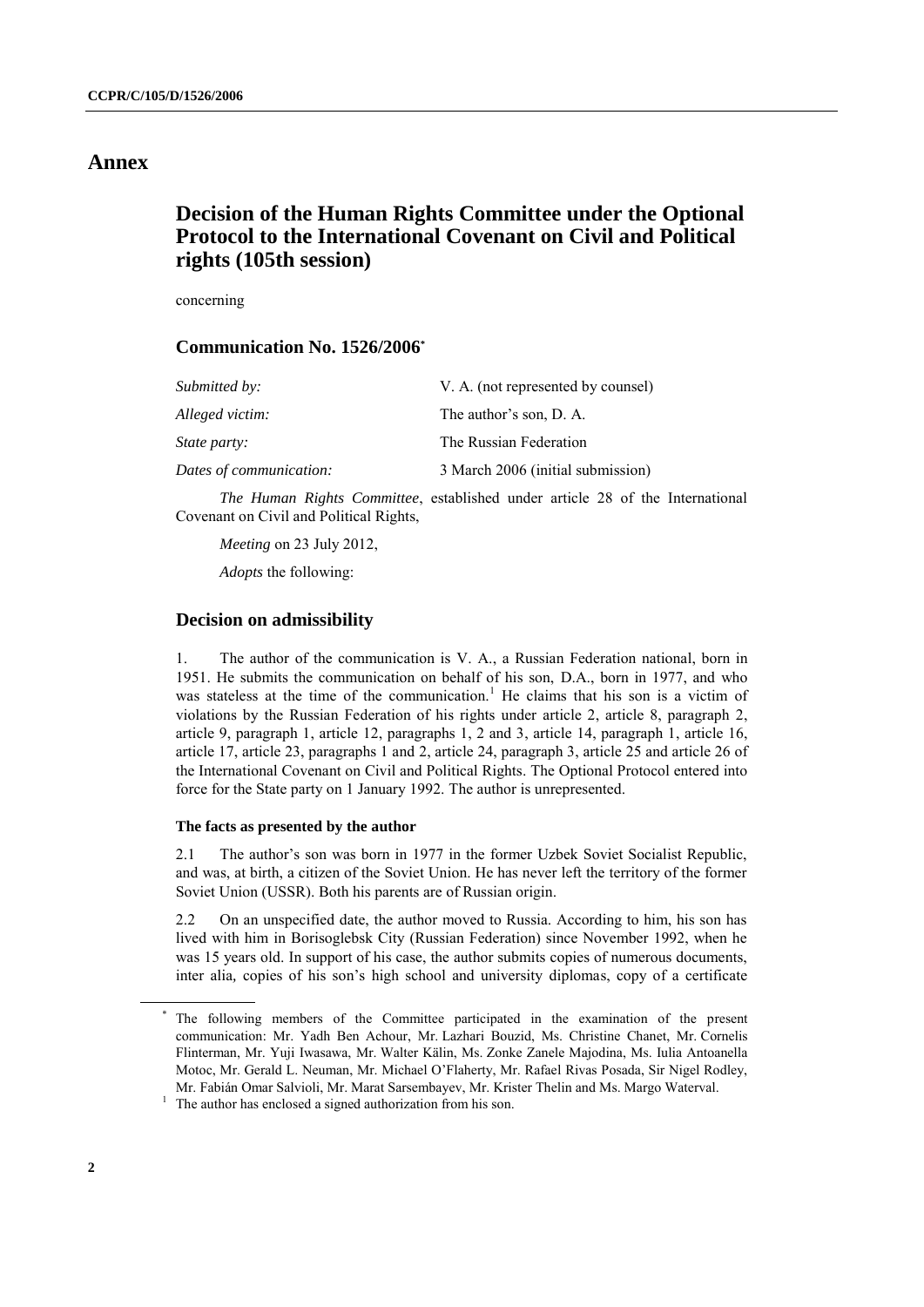issued by the Federal Migration Service of Russia stating that the author's son had the status of a forcibly displaced person, and an address registration slip.

2.3 The author claims that since 1992, as his son's legal representative, he has filed numerous applications with the Russian authorities for his son to be issued an identity document, and in particular a USSR passport. Without an identity document, his son cannot independently access the Russian courts, does not have freedom of movement within the Russian Federation, cannot work or receive medical assistance, and is deprived of a range of other rights afforded to Russian citizens and those with identity documents.

2.4 The author claims that he has filed numerous applications with the Russian authorities for his son to be granted Russian citizenship. All have been rejected. The author states that, under article 15 of the Russian Federation Law on Citizenship of 1991, his son should have been able to acquire Russian citizenship, on the basis that his parents were born in the Russian Soviet Federative Socialist Republic (RSFSR) of the former USSR.

2.5 The author explains that as he had no registered address in the RSFSR on 6 February 1992, the Law on Citizenship did not at that time recognize him as a citizen of the newly independent Russian Federation. This situation changed, following a judgment of the Constitutional Court of the Russian Federation of 1996, which found this restriction to be unconstitutional. The author's Russian citizenship was confirmed, a fact which, according to him, should also entitle his son to Russian citizenship.

2.6 A new Law on Citizenship was enacted on 31 May 2002. The author states that the provisions of the new law allowed his son to apply for Russian citizenship. In violation of the law, however, the administrative authorities have rejected his applications in this connection.

2.7 On 25 July 2002, another law was enacted relating to the legal status of foreign citizens in the Russian Federation. Article 2 of that law deems citizens of the former USSR to be "foreign citizens". The author considers this to be discriminatory and degrading for his son.

2.8 On 14 February 2005, the author's son complained to the Borisoglebsk City Court, asking it to confirm that he had been a permanent resident in the Russian Federation since November 1992. He stated as the motive for his request, his intention to apply for a USSR passport with the indication that he was not a Russian national. On 11 May 2005, the court rejected his application and informed him that USSR passports were no longer issued by the Russian authorities and that he had failed to prove that he has been residing in the Russian Federation since 1992. The Court explained, however, that according to the legislation in force, he could apply and obtain a Russian passport, but prior to this, he had to have a "residence permit" and Russian citizenship. A cassation appeal against that decision before the Voronezh Regional Court was rejected on 5 July 2005.

2.9 On an unspecified date, the author's son applied for a Russian Federation passport to the Passport and Visa Department. His application was rejected, and on 14 July 2005, the author filed an appeal to the Borisoglebsk Regional Court against the refusal of the administrative authorities to grant his son Russian citizenship and issue him an identity document. On 6 October 2005, the Court rejected his appeal. The Court found that in order to acquire a Russian citizenship, an applicant had to provide sufficient documentation to establish his or her identity, such as a passport or a residence permit and that the author's son had not complied with the above requirement. The Court concluded that the authorities had duly explained to the author and his son the processes for obtaining a residence permit.

2.10 The author filed a cassation appeal against the decision in the Voronezh Regional Court. On 15 December 2005, the Court rejected the appeal on the basis that it was not filed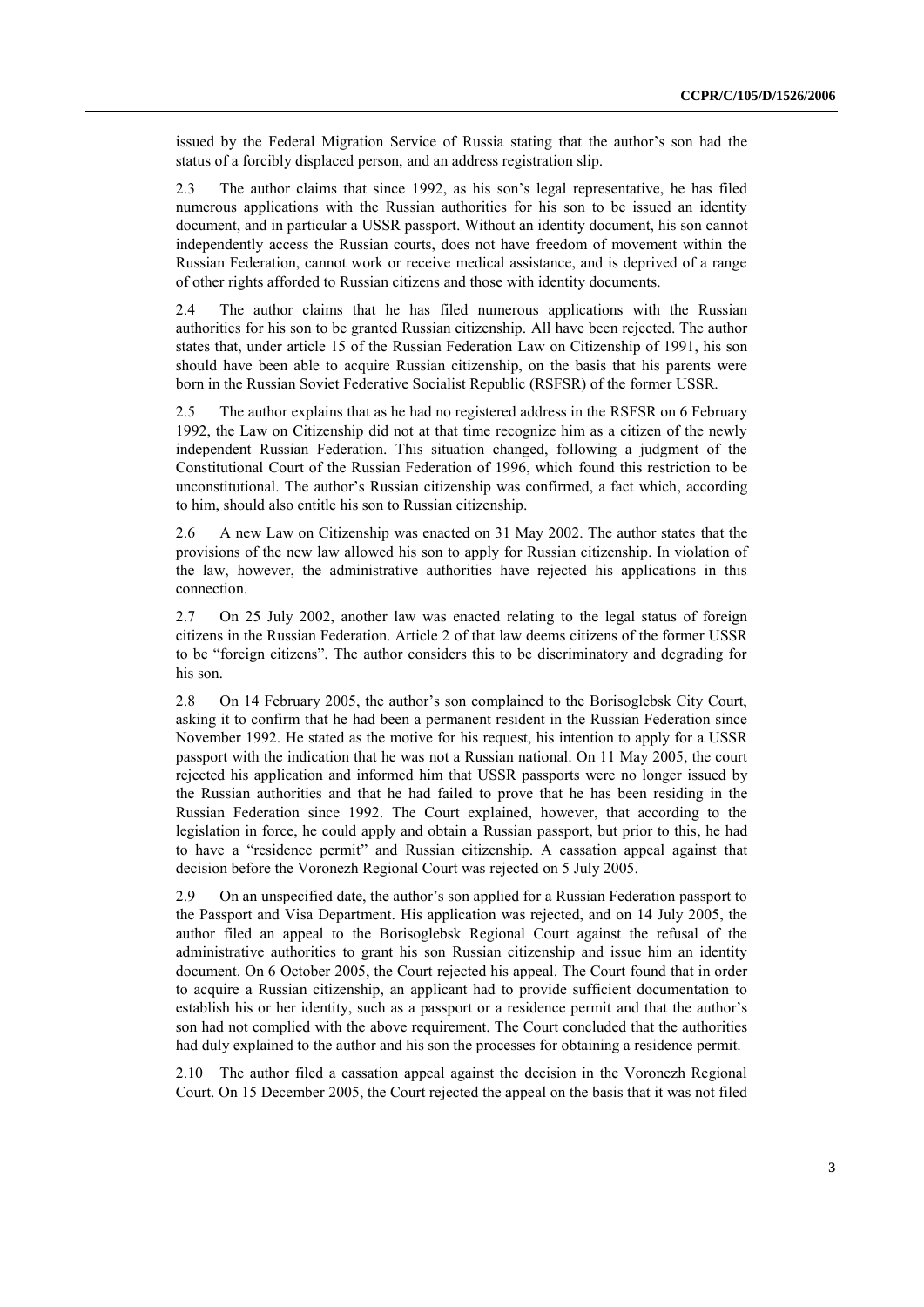with due authorization from the author's son. A further cassation appeal was dismissed because it was filed after the expiration of the statutory filing deadline.

2.11 The author's petition to the Voronezh Regional Court for a supervisory review of the decision of the Borisoglebsk City Court was dismissed on 21 June 2006, because the Court found no basis to doubt the accuracy of the decision. The author's two appeals to the Supreme Court of the Russian Federation for further supervisory review remained, according to him, unanswered.

2.12 The author submits that on 20 January 2003, he filed an application to the European Court of Human Rights on behalf of his son. The application was registered as No. 1889/03 and rejected on an unspecified date as being incompatible with the requirements of articles 34 and 35 of the European Convention on Human Rights.

#### **The complaint**

3. The author claims that the Russian authorities' refusal to provide his son with an identity document violates his son's rights under the Covenant, in particular under article 16, but also under article 2, article 8, paragraph 2, article 9, paragraph 1, article 12, paragraphs 1, 2 and 3, article 14, paragraph 1, article 17, article 23, paragraphs 1 and 2, article 24, paragraph 3, article 25 and article 26.

### **State party's observations on admissibility**

4. On 15 July 2011, the State party submits that according to the Federal Migration Service of the Russian Federation, the author's son was granted Russian Federation citizenship on 26 June 2008 and that he was issued a passport (Series 2008 No. 980470). Accordingly the State party maintains that the author's communication is inadmissible since the situation that he claims violated his son's rights has been resolved.

#### **Author's comments on the State party's observations**

5.1 On 17 September 2011, the author submits that the State party's assertion that by issuing a passport to his son his rights had been restored contradicts the Basic Principles and Guidelines on the Right to a Remedy and Reparation for Victims of Gross Violations of International Human Rights Law and Serious Violations of International Humanitarian Law*. <sup>2</sup>* He submits that, even though his son was eventually granted citizenship and issued a passport, it occurred after a delay of 14 years and following an additional "illegal requirement" to present a certificate stating that he did not hold Uzbekistan citizenship. The author maintains that by imposing such a requirement on his son, he was treated not as a "full subject", but as "an object of the activity" of two "illegally formed states", namely Russia and Uzbekistan. He further submits that by issuing a passport to his son, the State party recognized that the court judgement that failed to recognize the legal personality of the applicant was "obviously unjust". The author further submits that the decisions of the cassation and the supervisory instances "involuntarily define the fact that the complainant is a victim". He maintains that the courts have established "the prejudice to the complainant", since he did not have an identity document and therefore could not personally address the courts or appoint a representative, and accordingly his rights under article 14, paragraph 1, of the Covenant were violated.

5.2 The author further submits that the State party failed to comply with several of the principles regarding the right to a remedy and reparation for victims of human rights violations.

<sup>&</sup>lt;sup>2</sup> General Assembly resolution  $60/147$ , annex.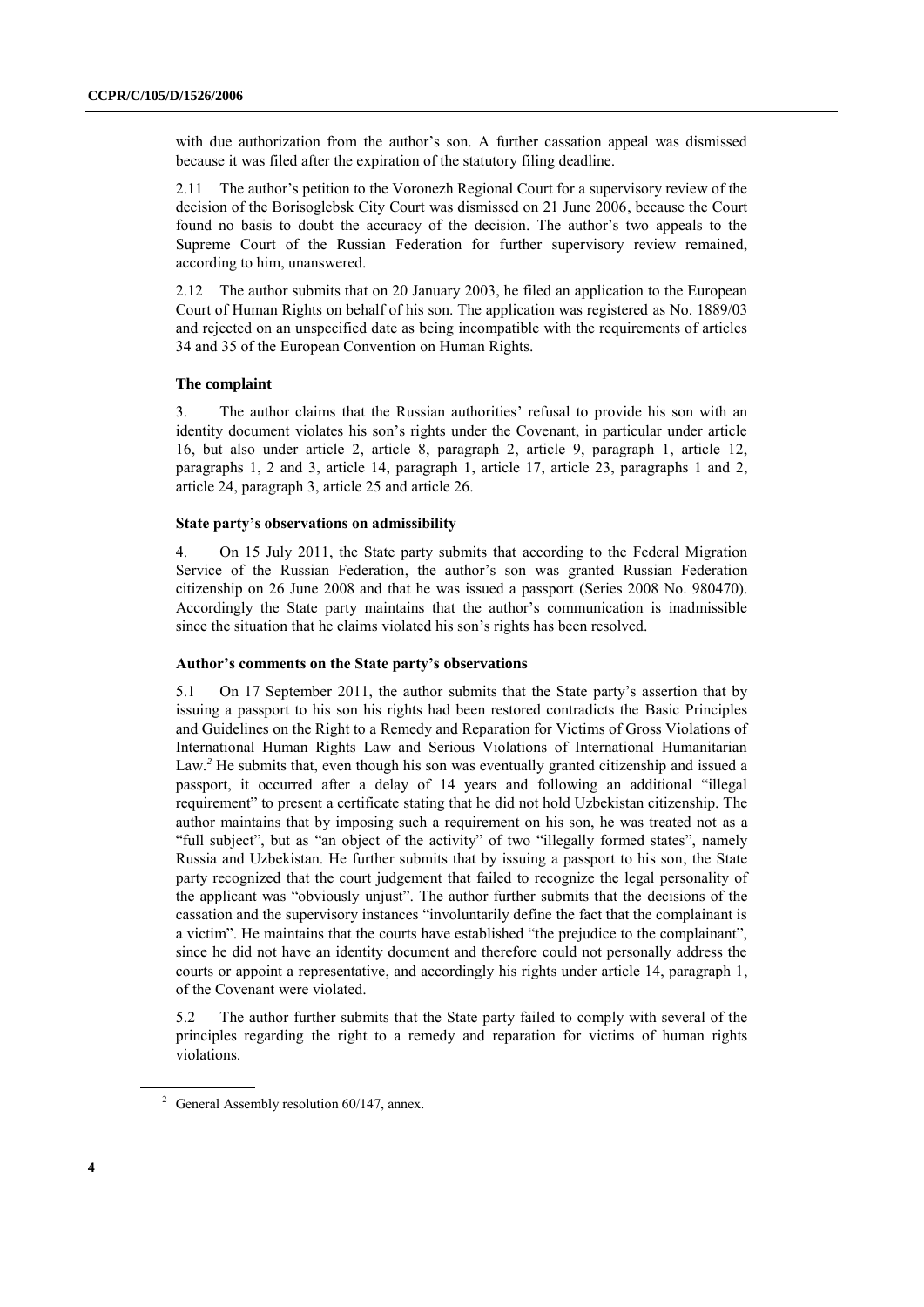5.3 The author maintains that "the official statements of high-level State officials regarding their want of jurisdiction", without taking into consideration article 19 of the Constitution of the Russian Federation, are null and void.

5.4 The author reiterates that his son's rights under article 8, paragraph 2, article 12, paragraphs 1, 2 and 3, article 14, paragraph 1, article 16, paragraph 2, article 23, paragraphs 1 and 2, article 24, paragraph 3, article 25 and article 26 of the Covenant were violated, and provides a detailed calculation of the monetary value of the material and moral damages that, according to him, were inflicted on him and his son as a result of the failure to issue his son a passport.

#### **Further submissions from the State party**

6.1 On 19 December 2011, the State party reiterates the facts regarding the author's son's application for Russian citizenship, the refusal of the Passport and Visa Department to issue one, since he had failed to present the documents required by law with his application, and the subsequent confirmation of that decision by the Borisoglebsk City Court, on 6 October 2005. The State party notes that the author's son did not put forward any reasons as to why he did not or could not obtain a residence permit, which was a precondition for his application for citizenship. The State party refers to articles 2 and 3 of the Covenant and notes in that context that, the court decision rejecting his appeal against the refusal of the Passport and Visa Department to issue a passport to the author's son, did not preclude him from applying again and including the necessary documents.

6.2 The State party submits that the author's son preferred instead to file further appeals before higher courts. It notes that on 15 December 2005, the Voronezh District Court issued a ruling dismissing the court case initiated following the cassation appeal filed by the author, because the latter had failed to enclose a power of attorney (letter of authorization) from his son. On 12 January 2006, the Borisoglebsk City Court issued a ruling stating that it would not hear the author's cassation appeal, which was filed on behalf of his son, also because no power of attorney was enclosed. On 25 January 2006, the Borisoglebsk City Court issued a ruling, refusing to hear the author's cassation appeal, because it was filed after the statutory deadline for appeal and it did not contain an application for the restoration of the deadline. The Presidium of the Voronezh Regional Court heard the author's cassation appeal against the Borisoglebsk City Court's decision of 6 October 2005 and, by a ruling dated 21 March 2006, rejected it.

6.3 The State party maintains that the communication should be declared inadmissible on two grounds: first, in accordance with article 2 of the Optional Protocol, because the author's son had failed to exhaust available domestic remedies; and second, in accordance with article 3 of the Optional Protocol, because the information put forward by the author regarding the exhaustion of the domestic remedies did not correspond to the reality and therefore the communication constitutes an abuse of the right of submission.

6.4 The State party further notes that in his applications, the author's son pointed out that obtaining Russian Federation citizenship in itself was not necessary for him, but rather that he needed identification documents, such as a USSR passport with the indication that he was not a Russian Federation citizen.

6.5 Lastly, the State party submits that the claims related to rights violations resulting from a geopolitical process – namely the disintegration of the USSR, which had some negative consequences for the author's son – are incompatible with the provisions of the Covenant and therefore are inadmissible under article 3 of the Optional Protocol.